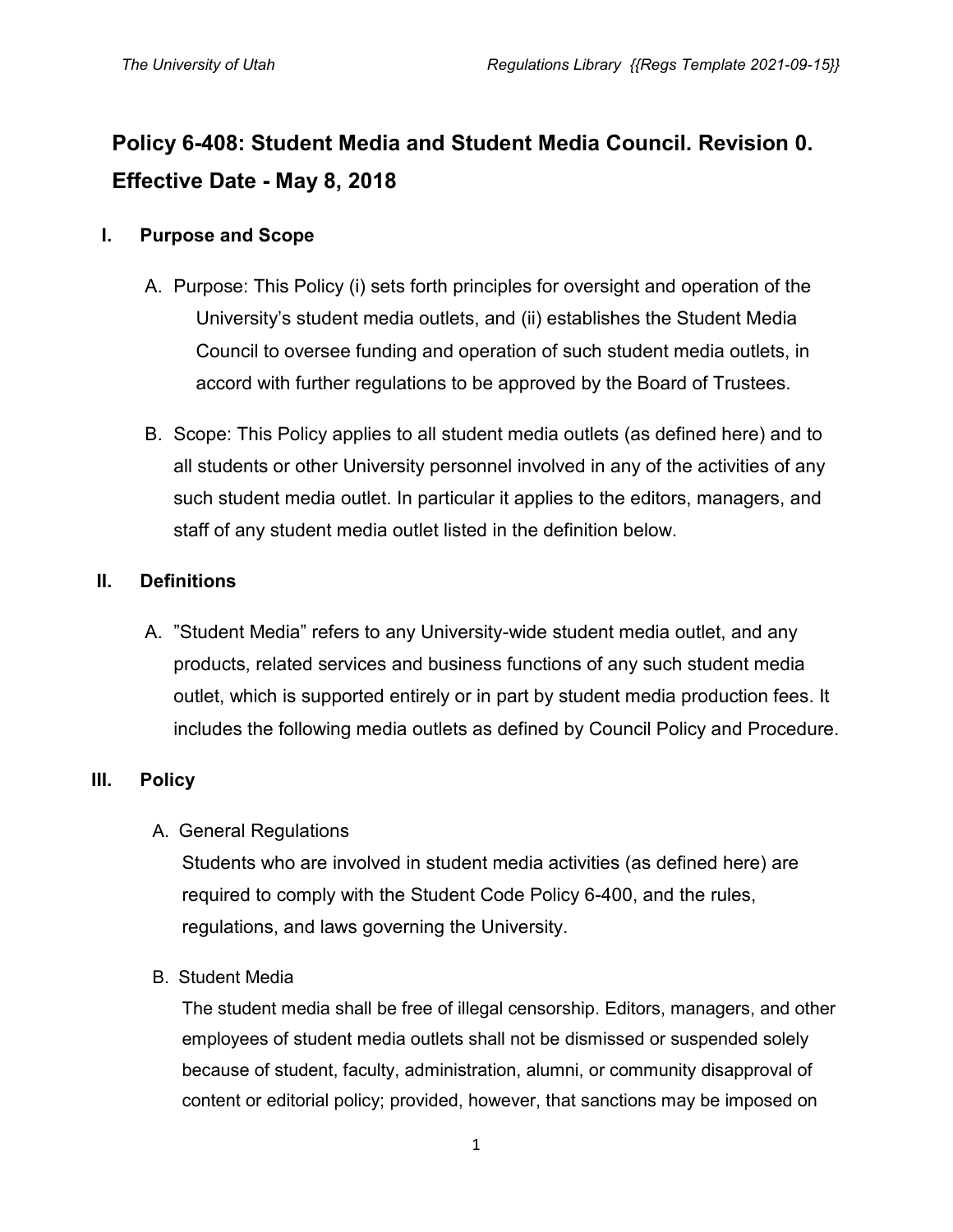editors, managers, and other employees of student media outlets by the Student Media Council in accordance with previously established written policies, procedures, and implementing guidelines previously approved by the Board of Trustees and in effect at the time the cause for imposition of such sanctions occurred.

C. Student Media Council

The Student Media Council ("Council") is hereby established. Its members shall be appointed by the University's Board of Trustees and the Council shall report to and be overseen by the Board. Further description of the membership structure and authority and functions of the Council shall be provided in a supplemental rule(s) approved by the Board and disseminated to the University community. [See current version of Supplemental rule on Student Media Council Policy & [Procedures\]](https://admin.utah.edu/wp-content/uploads/2015/03/StudentMediaCouncilPolProced_Dec2009.pdf)

Such supplemental rule(s) shall be consistent with the following principles and requirements:

- $\circ$  The Council shall oversee all University-wide student media outlets, related services, and business functions supported entirely or in part by student media fees.
- $\circ$  The Council shall have authority, with the approval of the Board of Trustees, to establish general policies and procedures regarding editorial, production, marketing, promotional, advertising, and business operations of student media outlets, as well as the makeup and operations of the Council itself. Such policies and procedures shall comply with applicable University Regulations and laws and ensure the protection of academic, creative, and journalistic freedom.
	- The Council is committed to innovation, open governance, and the primacy of student involvement.
	- The Council shall have the custody of, and administrative authority over, budgeted funds allocated to publications, broadcasts, and strategic communication agencies within its jurisdiction and shall have the responsibility to account to the Board of Trustees for the expenditure of such funds and for the audit and control of their financial accounts.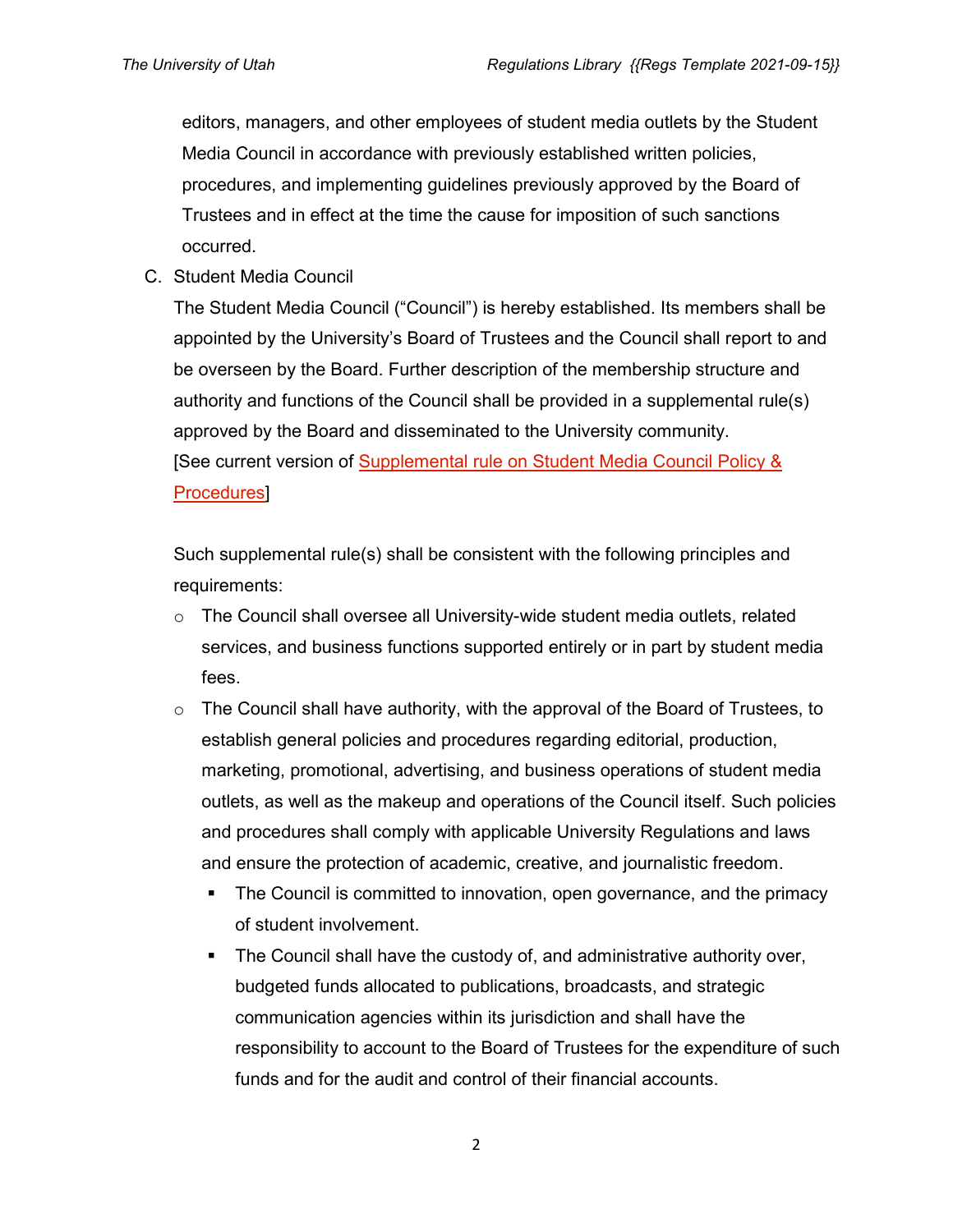#### *IV—VII Regulations Resource Information.*

*\*\*User Note: Parts IV-VII of this Regulation (and all other University Regulations) are Regulations Resource Information – the contents of which are not approved by the Academic Senate or Board of Trustees, and are to be updated from time to time as determined appropriate by the cognizant Policy Officer and the Institutional Policy Committee, as per Policy 1-001 and Rule 1-001.\*\**

### **IV. Policies/ Rules, Procedures, Guidelines, Forms and other Related**

#### **Resources**

A. Rules. [ *reserved* ]

[Student Media Council Policies and Procedures Supplemental Rule](https://admin.utah.edu/wp-content/uploads/2015/03/StudentMediaCouncilPolProced_Dec2009.pdf) (approved by

Board of Trustees December 2009)

- B. Procedures
- C. Guidelines
- D. Forms
- E. Other related resources materials:

### **V. References**

**[Policy 1-007](https://regulations.utah.edu/general/1-007.php) University Speech Policy** 

### **VI. Contacts**

The designated contact officials for this Regulation are

- A. Policy Owners (primary contact person for questions and advice): Liaison to the Board of Trustees.
- B. Policy Officers: Sr. Vice President for Academic Affairs and the S. Vice President for Health Sciences.

See University Rule 1-001 for information about the roles and authority of policy owners and policy officers.

### **VII. History**

Renumbering: The contents of this Policy 6-408 prior to May 7, 2018 were housed within Policy 6-401, which in turn prior to the September 2008 system-wide